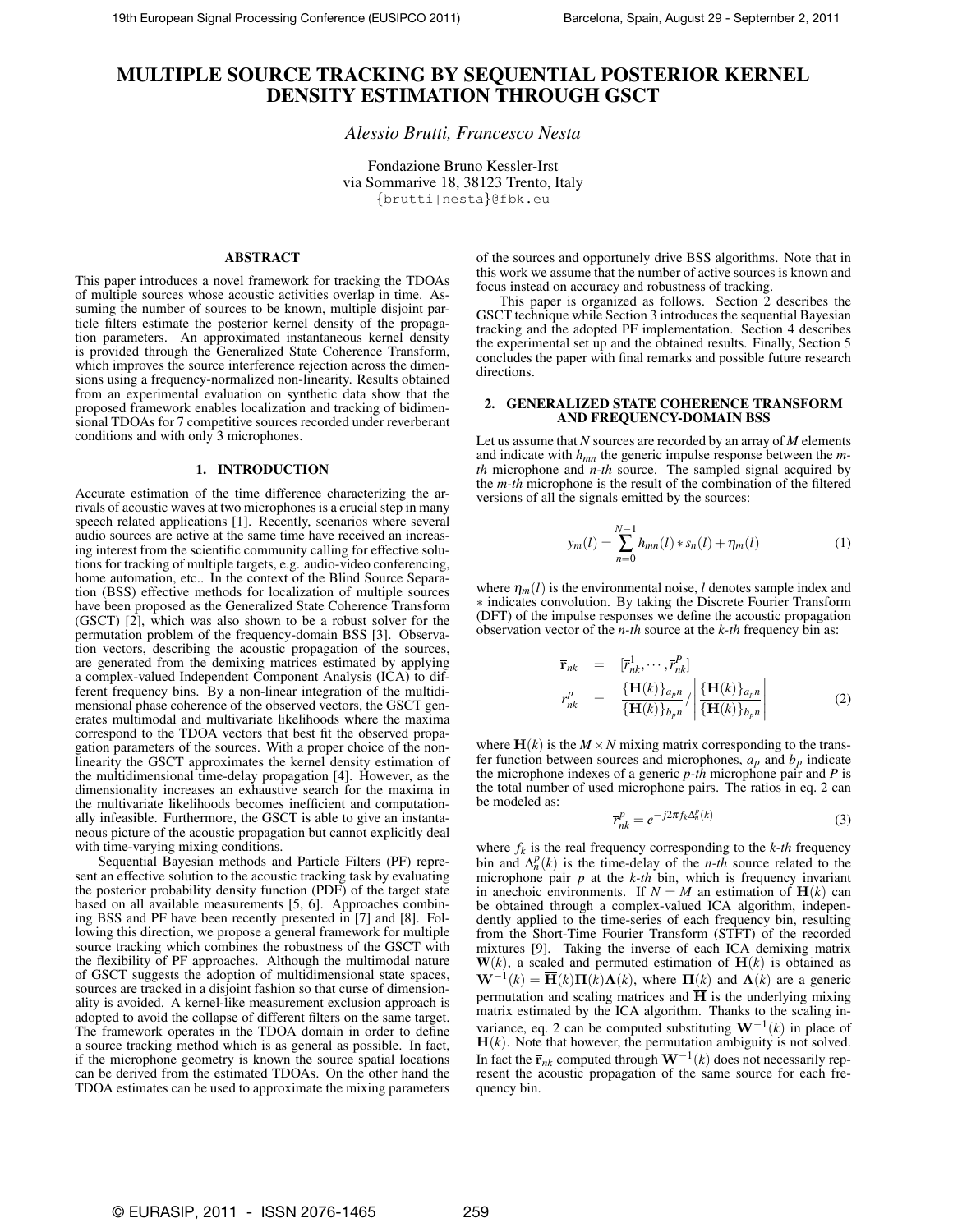In [2] it was shown that even if  $N > M$  (i.e. the separation problem is underdetermined) it may be assumed that the dominance of the sources is sparse in the time-frequency domain. As a consequence, different ICA adaptations may be run at each frequency bin  $\overline{k}$  and several time-segments to obtain a set of observation vectors which gives a full description of the acoustic propagation of all the sources. In this paper we focus only on the frequency sparseness and consider the GSCT obtained using observations derived from a single time-segment. As explained in the next session, temporal redundancy will be exploited through the use of particle filtering.

Once  $\bar{\mathbf{r}}_{nk}$  have been estimated, a likelihood of multidimensional TDOAs can be obtained through the GSCT as:

GSCT(T) = 
$$
\sum_{k} \sum_{n} g[D(\overline{\mathbf{r}}_{nk}, \mathbf{c}(k, \mathbf{T}))]
$$
 (4)

where  $g[\cdot]$  is a generic non-linear decreasing monotonic function.  $D(\cdot, \cdot)$  is a distance metric and  $c(k, T)$  is the ideal propagation model defined as:

$$
\mathbf{c}(k,\mathbf{T}) = [e^{-j2\pi f_k \tau^1}, \cdots, e^{-j2\pi f_k \tau^P}]
$$
 (5)

where  $\mathbf{T} = [\tau^1, \dots, \tau^p]$  is the vector of time-delay parameters. According to eq. 4, GSCT has the shape of a kernel estimator and the non-linearity  $g\left\vert \cdot\right\vert$  may be optimized by a proper statistical model for  $\bar{r}_{nk}$ . Assuming that the reverberation is diffuse and that the sound propagating over the direct-path prevails, the ratios in eq. 2 may be considered a transformed sample of normally distributed timedelays, centered on the true TDOAs. Since the ratios describe the acoustic propagation of multiple sources, the underlying distribution of the corresponding time-delays is expected to be multimodal. If the distribution is approximated with a mixture of spherical Gaussians of same variance, up to a scaling factor, a kernel density estimation is obtained as:

$$
f(\mathbf{T}) = \sum_{k} \sum_{n} e^{-\frac{||\mathbf{T} - \mathbf{T}_{nk}||^2}{2h^2}}
$$
(6)

where *h* is the kernel bandwidth and  $\mathbf{T}_{nk}$  is the time-delay observation vector corresponding to  $\bar{r}_{nk}$ . Because of the phase wrapping,  $\mathbf{T}_{nk}$  can not be unambiguously determined by  $\mathbf{\bar{r}}_{nk}$ . A way to circumvent such ambiguity is to consider all the possible TDOA vectors  $\tilde{\mathbf{T}}_{nk}$  according to the inverse transformation of eq. 2, realizing then a mixture of wrapped Gaussian distributions [10]. However, the computation of the resulting likelihood becomes infeasible for  $P > 1$  since the amount of the possible TDOA vectors  $\tilde{T}_{nk}$ dramatically increases with the number of phase wrappings (which depends on the frequency and microphone spacing) [4]. It can be shown [4] that  $f(\mathbf{T})$  is efficiently approximated in correspondence of the modes of the distribution through the GSCT, when  $D(\cdot, \cdot)$  is the Euclidean distance and  $g[\cdot]$  is a frequency-dependent Gaussian kernel:

$$
f(\mathbf{T}) \simeq \text{GSCT}(\mathbf{T}) = \sum_{k} \sum_{n} \frac{1}{2\pi f_k} e^{-\frac{||\mathbf{c}(k,\mathbf{T}) - \overline{\mathbf{r}}_{n_k||}^2}{(2\pi f_k)^2 \cdot 2h^2}}.
$$
 (7)

One of the advantages introduced by eq. 7 compared with the original frequency-independent non linearity proposed in [2] (i.e.  $g[x] = 1 - \tanh[\alpha \cdot x]$  in eq. 4) is that the resulting likelihoods have a smoother representation in the time-delay domain. Figure 1 provides a comparison between examples of bidimensional likelihoods obtained for a real-world case of three sources and three microphones whose spacing is 0.3 meters and for moderate reverberation (i.e.  $T_{60} = 300 \text{ ms}$ ). It can be noted that the likelihood computed with the original non-linearity in [2] has a very sparse and sharp representation with three main maxima at points corresponding to the time-delays of each source. On the other hand the GSCT computed with eq. 7 has a much smoother representation and with less artifacts. This is a desired characteristic for the likelihood function in order to be successfully combined with a particle filtering approach. It is known that likelihoods very sharp and with many local maxima do not marry well with a Bayesian framework.



Figure 1: Comparison between bidimensional GSCT likelihoods for  $N = 3, M = 3$  and  $P = 2$ .

In general the PDF of the time-delays may be approximated by a sparse mixture of Gaussians, i.e. the Gaussian components related to the propagation of different sources slightly overlap to each other. According to this assumption if there is no spatial aliasing, with an appropriate choice of the bandwidth the kernel is able to isolate the contribute of state observations related to different sources. The resulting likelihood is then expected to be equivalent to the sum of the single distributions defined by each Gaussian. If the bandwidth is overestimated the resolution of the kernel might be not sufficiently high to isolate observation vectors related to different sources. Specifically, the choice of the bandwidth becomes crucial when  $P > 1$  since the likelihood may be enhanced at point corresponding to *ghost* locations, i.e. the cross points between the modes of the density marginalised in each dimension.

The theoretical reasons for which the likelihood is enhanced in these points lies in the interpretation of the statistical model considered for the underlying time-delays [4][11]. If there is no spatial aliasing the time-delay propagation of each source is modeled by a single Gaussian, whose variance depends on the reverberation and the mean on the source location with respect to the microphones. In these conditions the degree of sparseness of the Gaussian components depends on the spatial diversity of the source location and on the reverberation. In the presence of spatial aliasing, due to the wrapping uncertainty, the time-delay density related to the propagation of each individual source is equivalently represented by a mixture of wrapped Gaussians [10] and eq. 7 would approximates the wrapped kernel density. Consequently, the resulting variance of each individual time-delay density is larger than the *aliasing-free* case and the sparseness assumption, which is on the basis of the successfulness of the kernel, does not hold anymore. In this case the bandwidth needs to be reduced, theoretically till the limit case where the kernel becomes an impulse centered in T. However, due to the low data density, the smaller is the kernel the noisier is the resulting likelihood.

An alternative way to tackle this problem is to improve eq. 7 in order to explicitly take into account the interference problem that occurs if the bandwidth is overestimated [11]. An effective improvement is obtained modifying eq. 7 as follows:

$$
\tilde{f}(\mathbf{T}) = \sum_{k} \max_{n} \left[ \frac{1}{2\pi f_k} e^{-\frac{D(\overline{\mathbf{T}}_{nk}, \mathbf{c}(k,\mathbf{T}))^2}{(2\pi f_k)^2 2h^2}} \right]
$$
(8)

In our recent contribution we proposed  $D(\cdot, \cdot)$  to be a generic reshaped γ-norm in order to obtain a better reduction of the source interference in the multidimensional space, consequently reducing the likelihood at the ghost locations  $[11]$ . In this work we choose *D*( $\cdot$ , $\cdot$ ) to be the Chebyshev norm, i.e.  $||c(k,T) - \bar{r}_{nk}||_{\infty}$ , which is sufficient to give stable performance for the considered microphone spacings. A more detailed analysis of the meaning of eq. 8 and of its behavior in different conditions is provided in [11].

With the above kernel definitions the GSCT likelihood becomes an approximated kernel density and can be directly used in a Bayesian statistical framework for source localization and tracking. Moreover, the source locations can be estimated from the full likelihood without modeling the joint conditional PDF because we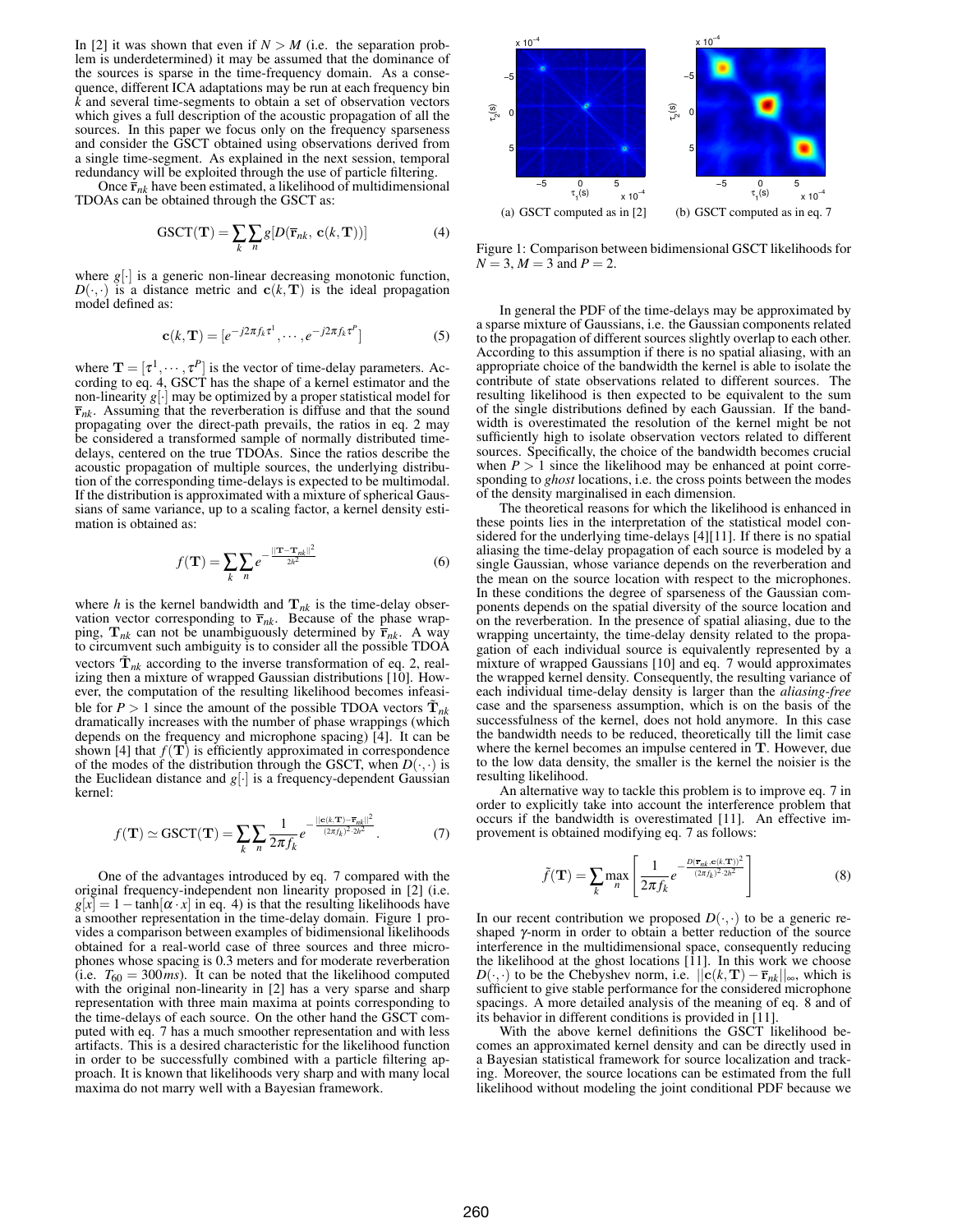assume that sources dominate different directions of propagation, and hence the corresponding time-delays are distributed in different hyperspheres of the whole multidimensional TDOA space.

### **3. SEQUENTIAL BAYESIAN TRACKING**

In a generative Bayesian tracking framework the target states  $x_t$  at time *t*, in our case the set of TDOAs, are obtained by evaluating the PDF  $p(\mathbf{x}_t|\mathbf{z}_{1:t})$ , where  $\mathbf{z}_{1:t} = {\mathbf{z}_1, ..., \mathbf{z}_t}$  is the set of all the available observations up to time *t*. Assuming that  $p(\mathbf{x}_{t-1}|\mathbf{z}_{1:t-1})$ is known and that the target states evolve as a 1-st order Markov chain, the PDF can be iteratively computed by adopting the two following prediction-update steps [6, 12]:

$$
p(\mathbf{x}_t|\mathbf{z}_{1:t-1}) = \int p(\mathbf{x}_t|\mathbf{x}_{t-1}) p(\mathbf{x}_{t-1}|\mathbf{z}_{1:t-1}) d\mathbf{x}_{t-1}
$$
  
\n
$$
p(\mathbf{x}_t|\mathbf{z}_{1:t}) \propto p(\mathbf{z}_t|\mathbf{x}_t) p(\mathbf{x}_t|\mathbf{z}_{1:t-1})
$$
 (9)

The above recursion is completely described by the dynamic model  $p(\mathbf{x}_t | \mathbf{x}_{t-1})$ , that describes the state evolution over time, the observation likelihood  $p(\mathbf{z}_t|\mathbf{x}_t)$  and the initial distribution  $p(\mathbf{x}_0)$ .

When assumptions on Gaussianity and linearity of the problem do not hold a closed-form derivation of the involved distributions is not feasible. A solution is offered by PF methods that represent the PDF at time *t* through *I* weights  $w_t^{(i)}$   $i = 1,...,I$  associated to a set of samples of the state space (particles)  $x_t^{(i)}$ . Among several available implementations, whose main differences lie in the adopted importance distribution and resampling strategy, Sampling Importance Resampling (SIR) has been shown to marry well with tracking of multiple acoustic sources [13, 14].

### **3.1 PF Implementation**

In the proposed tracking framework, the target state is defined in the TDOA domain  $\mathbf{x}_t = \begin{bmatrix} \tau^1, \cdots, \tau^P \end{bmatrix}^T$  and particle weights are obtained evaluating the GSCT function of eq. 8.

When *N* targets are being tracked the above Bayesian framework can be adopted by considering the joint state that combines each single target state  $\mathbf{x}_t = [\mathbf{x}_t^1, \dots, \mathbf{x}_t^N]$ . Unfortunately, joint tracking suffers from the so called "curse of dimensionality": the number of particles needed as well as the computational costs grow exponentially with the number of targets. This problem can be circumvented tracking the sources in a disjoint fashion, i.e. instantiating a filter for each target. This can be done if the PDF is separable:

$$
p(\mathbf{x}_t|\mathbf{z}_{1:t-1}) = \prod_n p(\mathbf{x}_t^n|\mathbf{z}_{1:t-1})
$$
\n(10)

so that posteriors are approximated by independent sets of weighted samples  $\left(x_{t-1}^{(ni)}, w_{t-1}^{(ni)}\right)$ . Under this assumption, the state evolution of each target is modeled, independently, as a Brownian movement by adding Gaussian noise to the previous particle positions:

$$
\mathbf{x}_t^n \sim \mathcal{N}\left(\mathbf{x}_{t-1}^n, \sigma_x^n\right)
$$

As for the observation likelihood, thanks to the kernel approximation of GSCT, it can in turn be assumed to be locally separable, allowing a sequential independent update of the weights of each filter. However, since filters evolve independently, a data exclusion process is necessary to encourage filters to track all the targets. Each particle weight is thus computed using a mask whose aim is to remove the already tracked modes in the likelihood:

$$
w_t^{(ni)} = p\left(\mathbf{z}_t | x_t^{(ni)}\right)
$$
  
=  $\psi\left(\tilde{f}\left(x_t^{(ni)}\right)\right) \cdot \Upsilon(x_t^{(ni)}, \overline{\mathbf{x}}_t)$  (11)

where  $\psi(\cdot)$  is a generic contrast function (e.g.  $\psi(x) = x^3$ ) and  $\overline{\mathbf{x}}_t =$  $\left[ \overline{\mathbf{x}}_t^1, ..., \overline{\mathbf{x}}_t^N \right]$  is the maximum a posteriori estimation of the combined



Figure 2: Overall block diagram of the proposed tracking framework.



Figure 3: The experimental setup. 3 microphones capture the signals emitted by up to 7 sources positioned along a circle whose radius is 1.5 meters. The angular distance between sources is 20◦ .

state space:

$$
\hat{i}_n = \arg \max_i w^{(ni)} \tag{12}
$$

$$
\overline{\mathbf{x}}_t^n = x_t^{n\hat{i}_n} \tag{13}
$$

while  $\Upsilon(\cdot)$  is defined as:

$$
\Upsilon(x_t^{(ni)}, \overline{\mathbf{x}}_t) = \begin{cases} 0 & \text{if } \min_{\mathbf{v} \neq n} |x_t^{(ni)} - \overline{\mathbf{x}}_t^{\mathbf{v}}| < h; \\ 1 & \text{otherwise.} \end{cases} \tag{14}
$$

The mask  $\Upsilon(\cdot,\cdot)$  implicitly solves the data association problem using a minimum distance criterion. The function  $\psi(\cdot)$  in eq. 11 is adopted to increase the concavity of the GSCT function around the modes and speed up the particle convergence toward the target. Note that the likelihood of the particles  $\tilde{f}(x_t^{(ni)})$  is dynamically normalized in the range between 0 and 1. Finally, once the particle weights have been normalized in order to sum up to the unity, the target state estimation  $\hat{\mathbf{x}}_t^n$  is obtained as the expectation of the PDF approximated by the *n-th* set of weighted particles:

$$
\hat{\mathbf{x}}_t^n = \int \mathbf{x}_t^n p(\mathbf{x}_t^n | \mathbf{z}_{1:t}) d\mathbf{x}_t^n = \sum_i w_t^{(ni)} x_t^{(ni)}
$$
(15)

Note that  $\tilde{f}(x_t^{(ni)})$  is the GSCT function computed as in eq. 8 using the observation vectors  $\bar{\mathbf{r}}_{nk}$  estimated by ICA at the current time *t*. In our implementation *t* represents an index for discrete time instants since, as explained in section 4, the estimation of the observation vectors is performed applying a batch off-line ICA implementation over sliding segments.

It is worth underlining that even though the propagation model should ensure spatio-temporal continuity, trajectory swaps may occur between the filters, in particular when the speech activities of some sources interrupt for some frames. The association ambiguity between targets and filters is known as "external permutations" in the BSS community. Although this problem is beyond the goal of this paper, trajectory swaps can be mitigated by finding, at each iteration, the permutation that maximizes the continuity between contiguous estimated state vectors.

#### **4. EXPERIMENTAL EVALUATION**

The proposed approach is evaluated on a synthetic data set generated with the image method [15] in a  $5 \times 8$ m room with reverberation time 0.5s. Very challenging scenarios are taken into account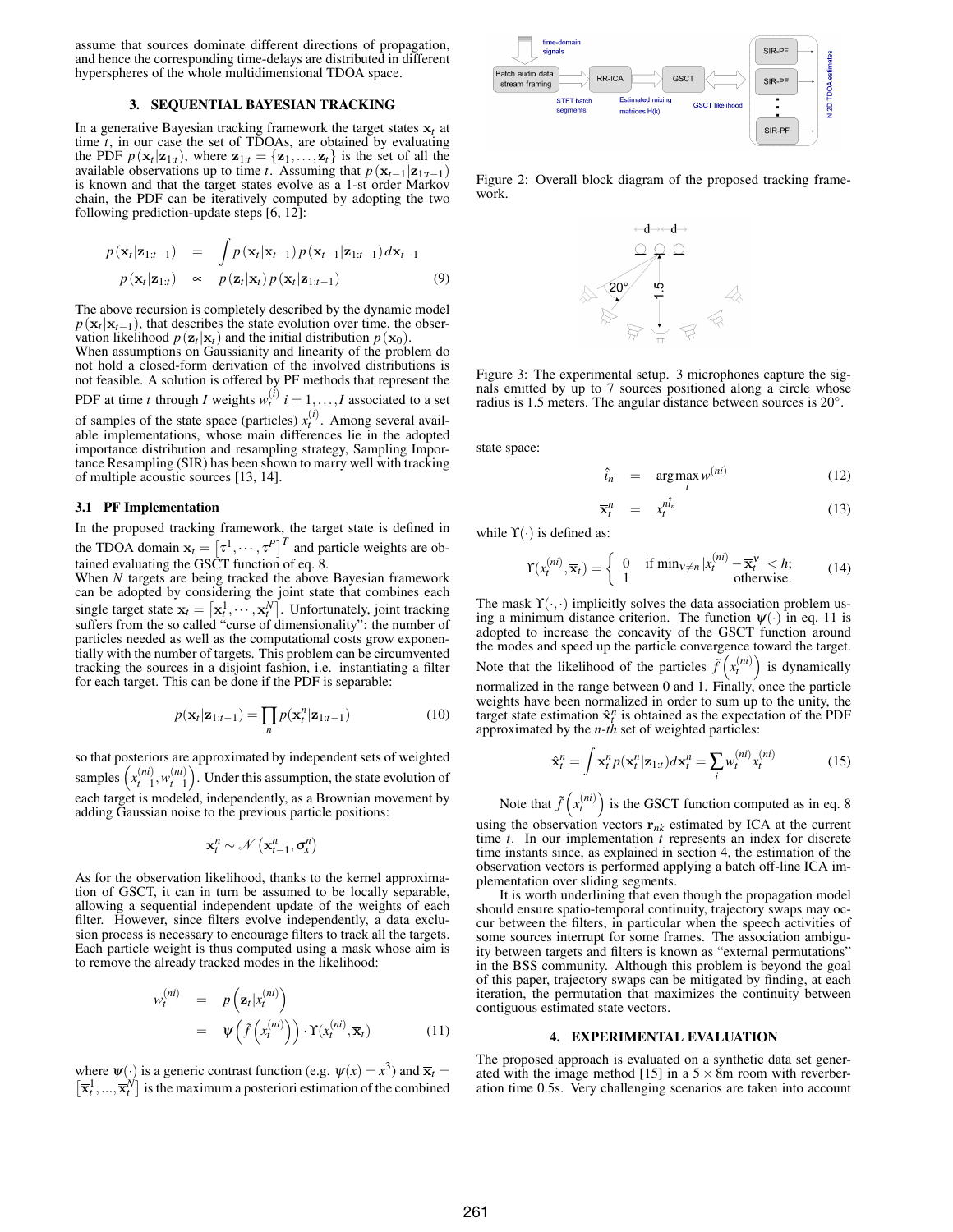

Figure 4: Mean NTVE and mean HR when  $N = 5$  and the intermicrophone distance *d* is 0.2 and 0.3 meters. The GSCT is computed as in [2].

where only three microphones are used to acquire the speech signals emitted by several omnidirectional sources whose acoustic activities overlap in time. For each scenario several runs are performed to account for the stochastic nature of the tracking framework.

### **4.1 Algorithm description**

Figure 2 sketches a block diagram of the data flow in the proposed tracking scheme. Time-domain signals, sampled at  $f_s = 16kHz$ are transformed by an STFT analysis with windows of 1024 points shifted of 256 samples. The Recursively Regularized implementation of ICA (RR-ICA) [9] is independently applied to sliding blocks of 30 STFT frames, shifted of 15 frames. Note, no link is defined between ICA adaptations of different blocks, so that a batch off-line ICA implementation is realized. Denoting the maximum allowable TDOA as  $\tau_{\text{max}} = \frac{c}{d}$ , where *c* and *d* are the sound speed and the microphone spacing respectively, the bandwidth *h* is fixed to  $h = \frac{\tau_{\text{max}}}{10}$ .

As far as the particle filter is concerned, 700 particles are allocated for each filter while  $\sigma_x^n = \frac{\tau_{\text{max}}}{20}$  in the dynamical model. In order to ensure that filters keep monitoring the whole state space, the 20% of particles with lowest weigths are propagated with a higher speed  $(\sigma_x^n = \frac{\tau_{\text{max}}}{3})$  with the intent to alleviate the effects of potential local maxima in the likelihood. Filters are initially instantiated randomly in the state space (i.e.  $p(\mathbf{x}_0^n)$  is uniform).

# **4.2 Metrics**

Performance is measured in terms of Normalized TDOA Vector Error (NTVE) which is the euclidean distance between the hypothesized target position  $\hat{\mathbf{x}}_t^n$  and the reference one  $\tilde{\mathbf{x}}_t^n$ , normalized with respect to the maximum distance  $2\tau_{\text{max}}\sqrt{P}$ :

$$
\varepsilon_t^n = 100 \cdot \frac{\|\hat{\mathbf{x}}_t^n - \tilde{\mathbf{x}}_t^n\|}{2\tau_{\text{max}}\sqrt{P}}.\tag{16}
$$

Each estimation is further labeled as correct if the localization error is below 5%. This allows the introduction of the *Hit Rate* (HR) as the ratio between the number of correctly tracked targets over the number of targets. We further introduce the *mean NTVE* and *mean HR* which are the average over all the experimental runs of NTVE and HR respectively.

Since the addressed localization task does not foresee any source identification, estimated and reference positions are associated on a minimum-distance maximum-hit criterion: among all the possible permutations, the one with lowest average localization error and highest hit rate is selected.



Figure 5: Mean NTVE and mean HR when  $N = 5$  and the intermicrophone distance *d* is 0.2 and 0.3 meters. The GSCT is computed as in eq. 8.



Figure 6: Mean NTVE and mean HR when  $N = 7$  and the intermicrophone distance *d* is 0.2 and 0.3 meters. The GSCT is computed as in eq. 8.

### **4.3 Static Sources**

We consider a first scenario where 5 and 7 static sources are positioned on a circle at 1.5m from the microphones, as depicted in Figure 3. The length of the speech signals is 10 seconds. Figure 4 shows the envelopes of mean NTVE and mean HR for 5 sources considering two different microphone distances (i.e  $d = 0.2$  and  $d = 0.3$ ) when the GSCT is computed with the original non-linearity in [2]. As expected, the PF cannot converge correctly due to the sparse and sharp representation of the likelihoods. Figure 5 shows the same envelopes but obtained computing the GSCT as defined in eq. 8. Note that the proposed method converges very quickly to all the target positions and keep track of them ensuring an average error that is around 5% of the maximum error. It is worth noting that the system convergence time and stability are slightly worse when  $d = 0.3$ . Large microphone distances allow higher spatial resolution and coverage. Unfortunately, as the spatial aliasing is increased, the resulting GSCT modes become sharper, which makes them harder to detect. Moreover the likelihood in correspondence of *ghost* locations could result enhanced, affecting the stability of the system. In order to tackle this problem future experiments will be carried out exploiting the appealing behavior of "Super-Chebishev" metrics, as proposed in [11]. Figure 6 reports the results obtained when 7 sources are active, computing the GSCT as in eq. 8. The plots confirm that the proposed method can accommodate 7 active sources ensuring not only very good spatial detection but also providing very high accuracy and quick convergence. Finally, Figure 7 reports the average performance for 7 sources when  $d = 0.2$  and